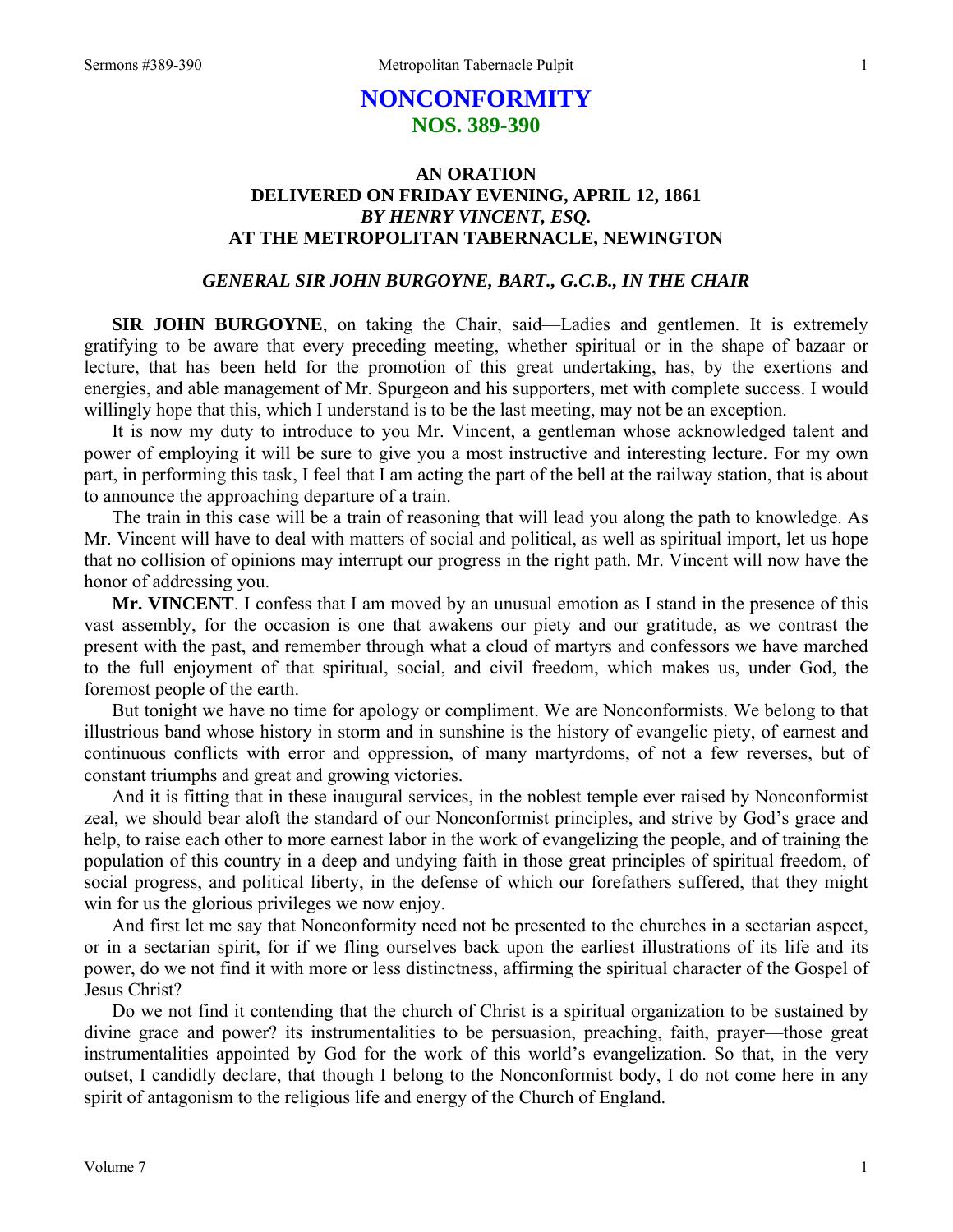All who love the Lord Jesus in sincerity, all who believe in the free circulation of the Scriptures, all who understand that the kingdom that is not of this world should neither be petted, patronized, or upheld by the civil power—all who know that the church of Christ should be an evangelizing institution, freed from the trammels of unjust laws, and sanctifying by her presence the great cause of freedom, are Nonconformists—to whatever sect they may belong.

Now, of course, it is difficult in a single address to show the identification of Nonconformity with the growth and safety of our religious privileges—its identification also with the progress of freedom, the security of our constitutional throne, and the real liberties of the people of England, for me to enter into anything like a detailed description of the causes that first produced this peculiar manifestation of religious and ecclesiastical activity in these nations.

Suffice, then, to say that, while it may be contended that long before the arrival of the great Augustine and his splendid band of monks, Christianity had been preached in this country, and innumerable churches had been founded, churches that with more or less fidelity proclaimed the unsearchable riches of Christ—yet tonight I desire to say that, partly through the influence of heathenisms, partly through the influence of that stupendous ecclesiastical polity that grew up in the city of Rome, the English churches by degrees became corrupt.

The English churches by degrees became enslaved by priestcraft or by superstition. And though, perhaps, some churchman might dispute with me the first position that I take, I desire respectfully to maintain that those early Christians, after the establishment of the Roman Catholic Church in these islands, who contended against the superstitions of Rome, who contended against the ecclesiastical despotism of the Romish See, from men like Grostete, Bishop of Lincoln, down to immortal Wickliffe, who has been termed, not inaptly, the "morning star of the Reformation"—these men were all Nonconformists, because they refused to obey the arbitrary power of man and defended against tyranny the everlasting truths of God.

It is also obvious that a patient reading of the earlier conflicts of those who are denominated Protestants, commencing if you will with John Wickliffe, and remembering the teachings of that spiritually-enlightened priest, remembering that he rose at a time when the Holy Scriptures were not in general circulation, when they had not been translated into the common vulgar tongue—remembering that he contended that the Scriptures were the only perfect rule of faith and conduct.

Remembering that he contended that a church consists mainly of faithful men. Remembering that he protested against some of the sacraments of the Romish church, that he protested against the corruptions of the Romish clergy—the pride, the pomp, the wealth of the hierarchy.

Remembering that he aided in the sending forth of that body of evangelizing priests who, like the Puritans of an after age, went from city to city, and from town to town to proclaim that religion is, and ever must be, a personal matter between a man and his Maker—preaching the necessity for a divine regeneration in the soul, and then, with an independence and courage worthy of the highest praise, translated the New Testament from the original monkish Latin into the common English tongue.

And then laying the foundation for the power to read, and the power to think, and the power to preach—he must be regarded not only as the morning star of the Reformation, but as the father of true Nonconformity in its battle for civil and religious freedom.

History teaches us that the Christian people, enkindled into life and zeal by the teachings of Wickliffe and his followers, constituted themselves under various shades of difference as the evangelizing and religious portions of the population of this country. History tells us that they were dealt with, first by the priesthood, and then by the civil power as heretics, as seditious and traitorous people, dissatisfied with the church, dissatisfied with the government of their country.

And though, of course it is not to be denied that some of them held strong views in favor of Episcopacy, that some of them still clung to dogmas that modern Protestants believe to be heretical and dangerous. Though many of them had but imperfect views of what Christianity really is, yet they one and all endured a common scorn, or suffered a common martyrdom, not in defense of Episcopal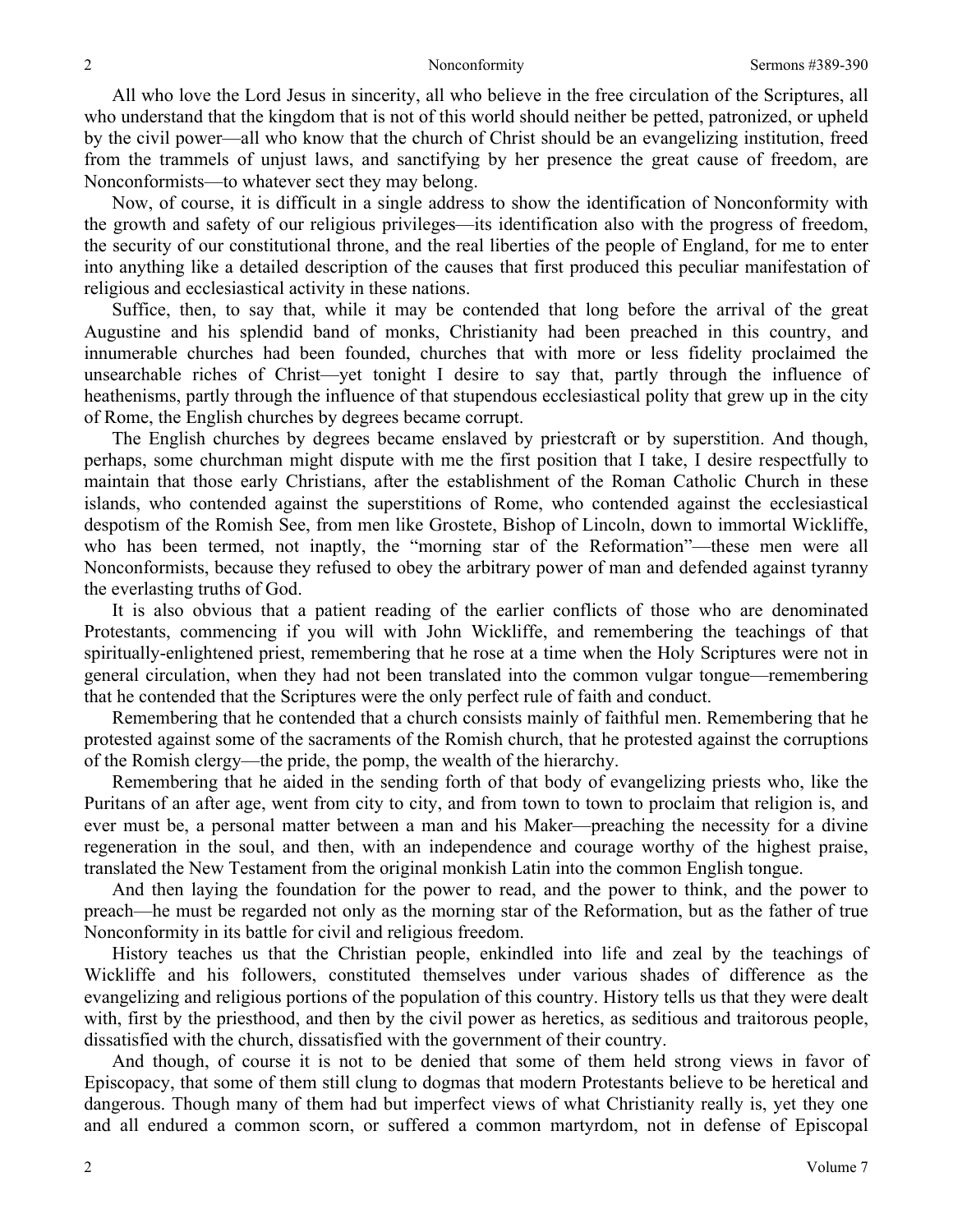supremacy, not in defense of ecclesiastical injustice, but in defense of that great right that you and I enjoy this night—the right of worshipping God freely, according to our own conscience, a right which these dear and holy men and women purchased for us at the expense of their property, their liberty, and their lives.

We come, then, by a steady and irresistible progress, to the time when the Papal Church in this country was shaken in its hold upon piety and learning. We come to a time when statesmen adopted the policy that we now find popular upon the continent of Europe. Statesmen felt that the claims of the Papal chair, exercised as those claims were in a most intolerant way over weak princes, weak magistrates, and weak parliaments—statesmen discovered that the security of the kingdom, the independence of the crown, and the supremacy of the civil laws, were incompatible with the exercise in these islands of a foreign ecclesiastical government.

So that there arose in England a two-fold power—first, a spiritual protest against the religious corruptions of Rome, and secondly, a political protest, such a protest as you find now entered by the Empire of France. For you may take my word for it, that France, in the presence of the present complications in Italy, is precisely in the same condition that England was in the reign of Henry VIII, and we are close upon a combat that will put down forever the temporal power of the Pope in France and Italy.

Now we come, then, to the reign of Henry the Eighth, when, after many serious martyrdoms, there arose a stronger repugnance to the priesthood, and a greater restiveness under ecclesiastical restraint, despite the power of the court, and the power, moreover, of the priesthood itself. And this restiveness rendered a great change in our ecclesiastical institutions an absolute necessity.

I am not about to sketch the life of the Eighth Henry, except to say that it is very remarkable that precisely at that period when Martin Luther—everlasting honor to the glorious monk!—had blown the trumpet of his great revolt in the German States—it is very remarkable that Henry VIII, of all princes, should have stepped into the intellectual arena to engage Luther, to dispute with him on the dogmas of the Papacy, to write that famous treatise, *The Defense of the Seven Sacrament*s, in which he attempted to prove that Martin Luther was wrong, and that the Papacy was absolutely right.

It is very remarkable, I say, that this prince, partly through personal intrigue, partly through the political complications of the time, partly through the criminality of his own passions, should have been an agent in the destruction of the external power of that Papal polity.

And though I am far from being an admirer of that bluff and burly king, I nevertheless regard the heavy blow dealt at that time by the short, sharp, cutting Act of Parliament, which declared that henceforth the Pope of Rome should exercise no legal jurisdiction within this kingdom of England—I regard that glorious blow at Papal supremacy as the great important step towards civil and religious freedom—for all history declares that Popery will slay liberty, if liberty does not destroy Popery.

But now we notice one of those painful facts that occur constantly in the history of the church of Christ. The revolution was accomplished, but the external revolution affected only the external government of the church and the external laws of the kingdom. The spiritual portion of the people looked on with joy as they saw the papal power driven back, but they soon found that under the new institution, there still existed the old leaven—for it is one thing to change the laws of a country, and another thing to change the character of the people.

And the great work always is to change the people first if you can, for there can be no permanent change in legislation unless it springs from the moral and intellectual growth of the people themselves. Attempts were made, therefore, to enforce in the new institution conformity to moderate Protestant and moderate Catholic opinions.

You had, as it were, a compromise—and I am not about to condemn the statesmen who made this compromise—I have no doubt they acted as discreetly as they could, for the times were critical, the people were ignorant and superstitious, and the change depended more upon the court, the statesmen, and the parliament, than upon the great body of the English population.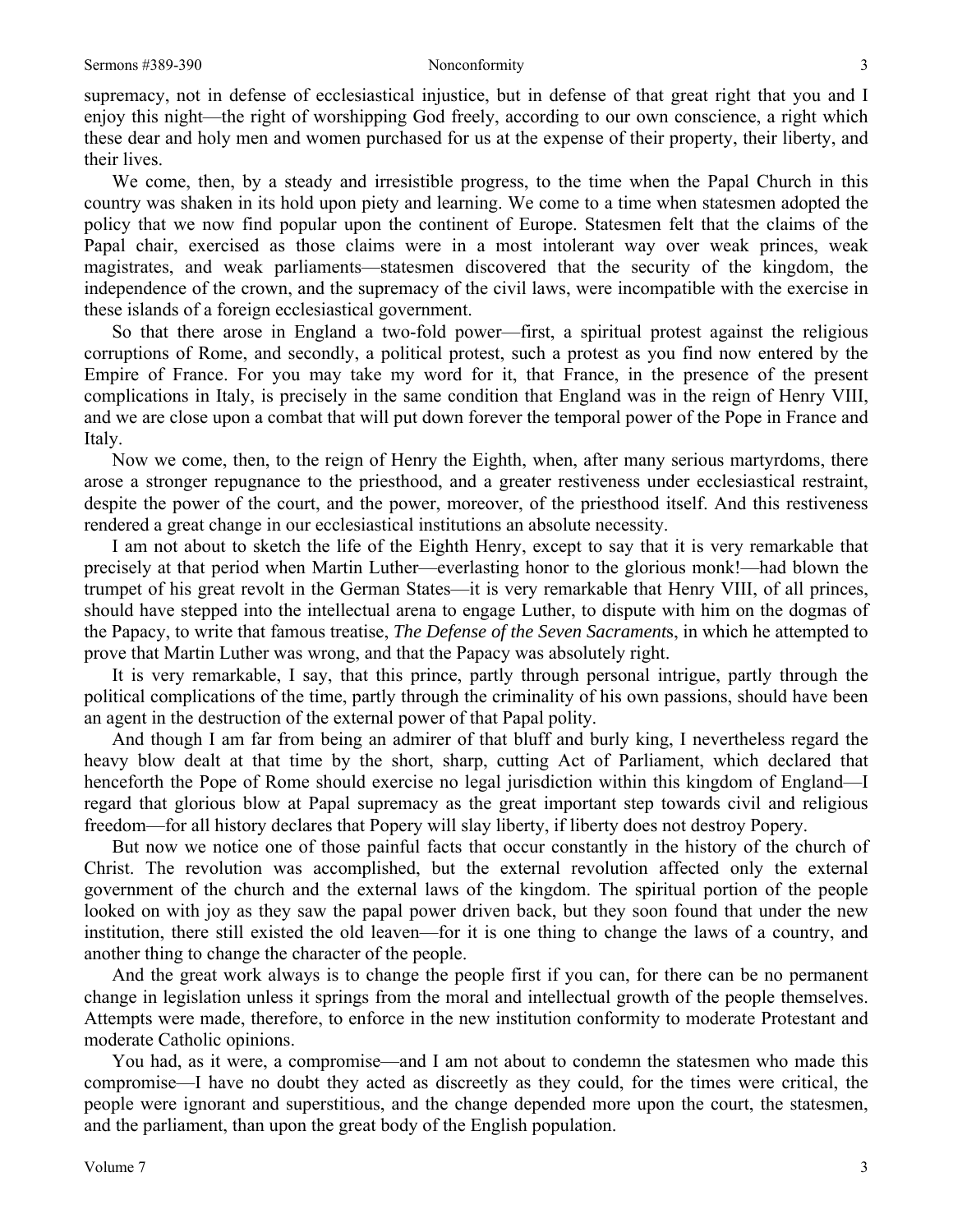But still, the fact is none the less a fact, that the great church that arose, containing much piety, much worth, much learning, contained within its own bosom discordant elements, partly Papal, partly Protestant, and was exposed to attacks from two extremes—the Catholics assailed it on the one side, the ultra-Protestants murmured on the other, and the great institution oscillated according to the predominance of certain sentiments in the court, and the legislature oscillated now towards Papacy, and now towards Protestantism, but ever and anon resorting to unjust, oppressive, and persecuting acts sometimes against the Catholics, and sometimes against those who were afterwards termed Puritans.

Until there dawned upon the minds of a few Christian people that oppression, whether under the name of Protestantism, or under the name of Popery, must be opposed by earnest Christian men, if they would found churches as they ought to be founded—freed from the oppressive domination of states, and purged from the corruption of pomp and of wealth.

To me it is evident that the men and the women who suffered on the Protestant side, though they were attached to Episcopacy when they died at the stake, thought less of Episcopacy than they did of the Gospel. They did not die for Prelacy—Prelacy has never had a martyr yet—never! They never died for Prelacy, and it is untrue to say that they died for Prelacy—they died for the Gospel of Jesus, and when tied to the stake, and tempted by the fiends who bound them with the offer of life, and honor and glory, if they would recant—they kissed the stake with fervor, and exclaimed in the presence of excited crowds, "None but Christ, none, none, but Christ!"

And it is obvious that though some might have preferred Episcopacy to Presbyterianism, or to Independency, yet they constitute a portion of that army of noble and devoted, and pious men and women, who laid the foundation for our Nonconformity in all its piety and its power.

Now, the Reformation, obstructed for a time, breaks out with renewed effulgence in the brief reign of Edward VI. You find then what Protestantism had been doing. Men complain occasionally when town missions are in operation, or when foreign missions are working, that no fruits from their labors immediately appear. God works in His own way. Man sows the seed, and exerts himself under the divine guidance to the utmost of his strength and his power, and in God's own time, the fruits of this holy seed appear.

The destruction of the Papal influence, the breakup of monastic institutions, those great nests of vice and idleness, the breakup of those institutions, the bringing into the market the lands of the old religious houses, the replenishing of the fortunes of many of the aristocracy—those fortunes that had been dissipated by the wars of the Roses, the change in the notions of men who were not absolutely Christian—for you can never measure all that the church of Christ does, if you limit your view to the direct religions action of the churches.

There is an influence of a moral kind, there is an influence of a social kind, there is an influence of a political kind that extends beyond the area of the churches as they exist. And in the reigns of the Sixth Edward, which may be denominated the reign of intelligence, brief though that reign was, you not only saw the Protestant party more powerful, though it disfigured itself by one of two cruel and oppressive acts, but you saw England burst out into a love of learning.

Men and women began to leave property to found schools—schools in which the children of the middle classes could receive an education that would put them upon a par with the children of the gentry. This was the era of the free grammar schools. Your own Metropolitan School, the Bluecoat School, rose in that brief reign, and the boys carry today on their long blue coats the bright buttons of Edward VI.

Scholarship was now about to enter into a conflict with priestism—I know that nothing can destroy sin, and that nothing can destroy priestism, but the triumph of divine grace in the soul of a man. But still I believe in the power of human logic. I believe in the power of argument to tear frauds and falsehood to tatters. I believe in the universal instruction of the youth of a country, a youth made proudly aware of the glory of living under a free constitution, a youth trampling in the power of the divine spirit, religious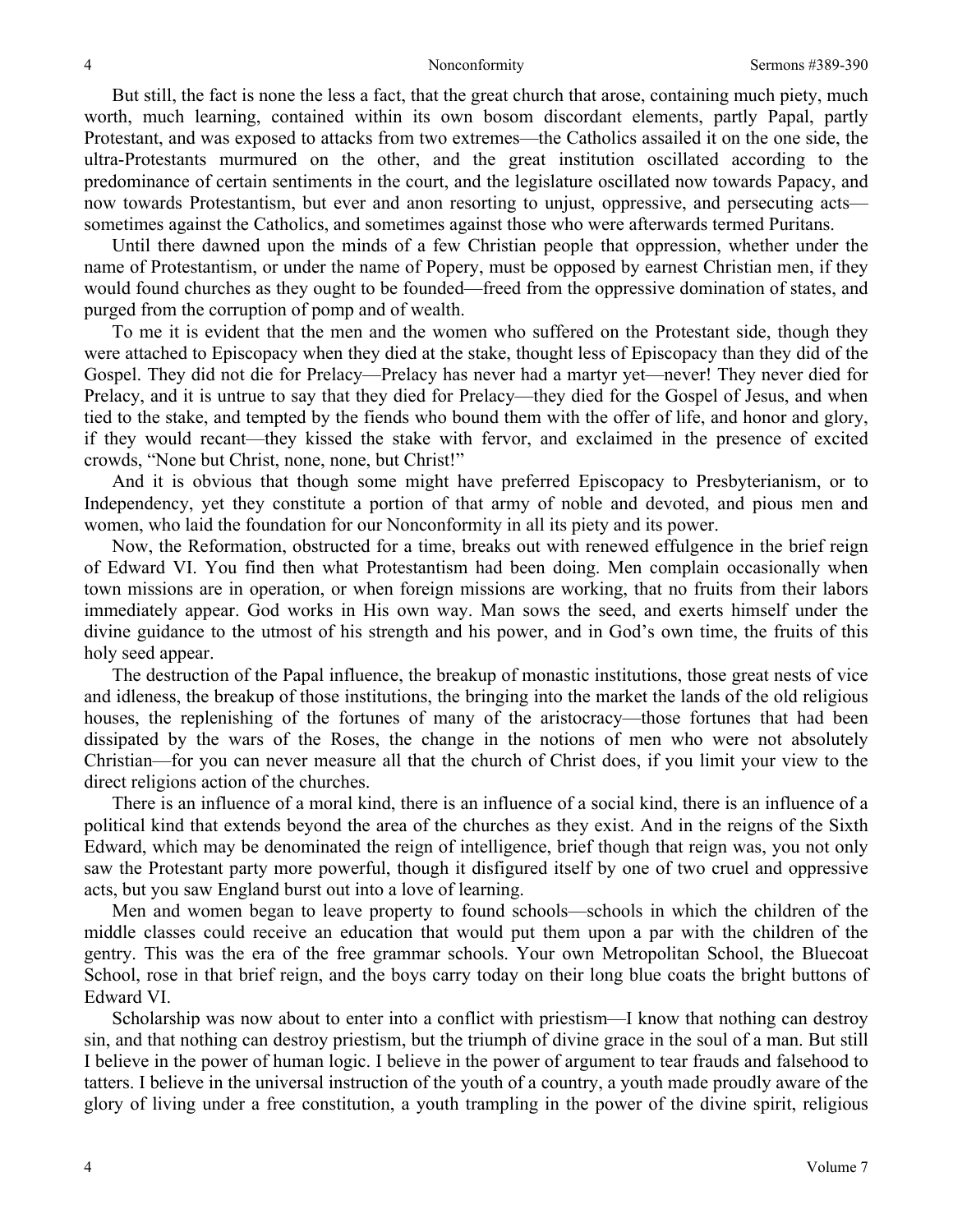error beneath their feet, and walking with their heads amid the stars—glorifying in the power of science and ennobling in their lives the value of mental culture.

The period, then, of Edward VI's reign is another blow. It is, as it were a leap forwards in the direction of a wider mind, as well as a stronger basis on which to build our civil and religious liberties. And it pleased God that this growth should be no ephemeral growth. How strange it is that the growth of the individual is generally through much suffering and many tears!

I believe in the baptism of sorrow as well as the baptism of joy. I believe in the power of pain, in the sanctifying influences of tears. And some of the most devout Christians have struggled through a cloud of darkness, have been torn within by contending passions, and have been brought up out of much tribulation—brands plucked from the burning—enduring monuments of the almighty grace and power of God.

England, in her national life, has passed through precisely the same phases. We advance upon the dark reign of Queen Mary. We need not attempt to revive the passions that once swept over the country like a storm, as the memory of those sad days haunted the public imagination. And yet it is none the less true, that the tremendous reaction that then set in, might have succeeded had there been no other people in the country than time-serving men, who were ready to conform to whatever was established.

For remember in the change that took place, large numbers of the indifferent clergy conformed at once. Large numbers of the indifferent laity, and oh! those indifferent people! You can do anything with a man if he opposes you, but a man who says to you, "Well, sir, I do not care much about it, sir. My motto is this, 'Anything for a quiet life.'"

People of this kind conformed at once—they would have conformed to anything. If you were to put up Mahomedanism tomorrow, a great many respectable people would say, "Well, it is the established religion, and are you to oppose the laws of your own country?" For they seem to me to be constantly blinded on the question of duty, as though whatever was set up, whether it was a golden calf or not, humanity is bound to bow low.

But blessed be God, this may be the language of time-servers—but it is not the language of the Gospel of Jesus Christ, and the church produced men and women who confronted the powers of darkness and oppression in vindication of the Gospel. And will you tell me that that cloud of women and men who went to the stake in the county of Kent, in the county of Essex, in this great metropolis—that holy band of men and women who went to the stake at Gloucester, at Oxford, at Coventry, at Derbyfrom one end of England to the other, numbering upwards of four hundred persons, many of them beneficed clergymen—and will you tell us that they died for Episcopacy?

No, they died for the Gospel, and they were Nonconformists! When they died, they refused to conform to the established order of things. And mind you, I do not want to flatter dissent. There have been as many good Nonconformists in the church as out of it, and you have found that those Nonconformists in the church, and then the Nonconformists out of the church have saved religion and liberty, and have been the glory of the country in which we have the happiness to dwell.

The reign, then, of Mary is the reign of Martyrdom, but it is a reign that makes men's principles of some value. It is the easiest thing in the world to swim with the stream, but duty called the Nonconformists to row against it. And I rejoice to know that the church and congregation worshipping in this magnificent temple have for a minister a man who is not only a devout Christian, but an earnest Nonconformist—a believer in the great traditions that have come down from that age of blood—those grand traditions that have made us what we are, and to which I desire, in my humble address, to direct your attention tonight.

We come then to the reign of Elizabeth—"Good Queen Bess." Sturdy woman! If I am to be misruled, let me be governed by a woman. I would submit with much more grace and much more ease. I do not wish to detract from the character of that splendid woman—strong, with massive sense—I should only like to say I should not have liked such a lady for my wife.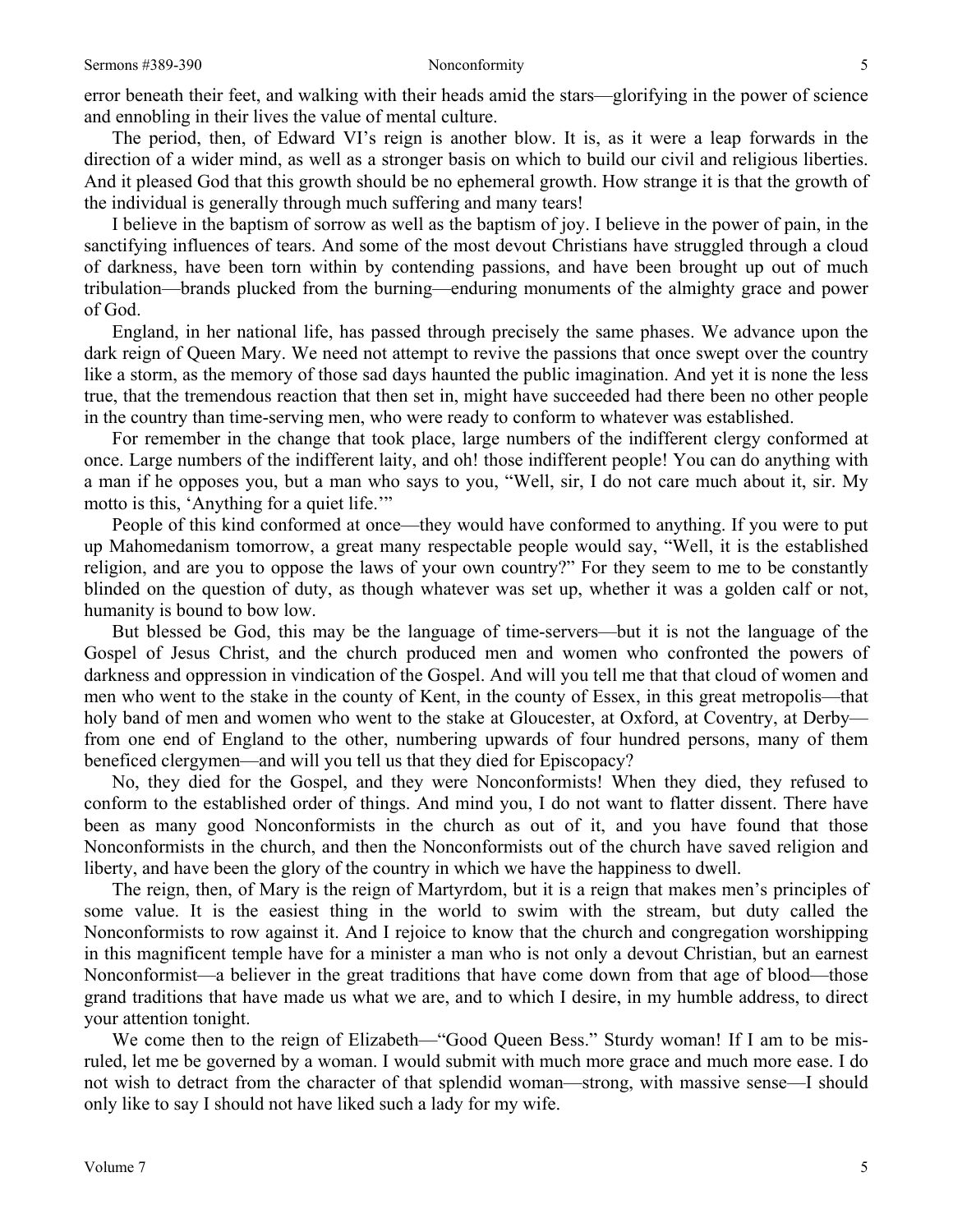But she was a woman of great strength, of noble purpose, loved her country, was proud of her queenship, would govern not only the State, but the church, and on a memorable occasion, though there is a law about women ruling in the church—she ruled though—she declared pretty firmly when a bishop was rather restive on a certain occasion, "My lord," she said, speaking with great emphasis, for she was a lady of striking language, "My Lord," she said, "I would have you know that *I* made you what you are, and if you do not obey me, I will unfrock you."

Thereupon, the worthy bishop, I have no doubt, was obedient enough and bowed down before her. A grand reign, but a reign in which, Protestant though the church was, this awkward question of supremacy came up. For in the days of Queen Mary, devout people fled the country to foreign cities scattered bands of Christians—and settled at Frankfort-on-the-Main, Strasburg, and other continental cities.

And though they were Episcopalians when they left, they could not take their bishops with them—it *was* a great misfortune—and having left them, they learned to do without them—which was another great misfortune. They were, however, quite astonished after living at Strasburg, Frankfort, and the other cities for a short time, they were quite astonished that they enjoyed the means of grace, that their prayer meetings were vigorous, and that God was graciously present in their simple meetings.

These truths had dawned upon a few—they now dawned upon more. They could not be all of one mind. Some people want us all to be of one mind. There is only one mind in religion, the mind of the Holy Spirit within us. But in non-essentials, there is plenty of room for diversity of judgment.

In the knotty question of church government, some people like Prelacy, some Independency, some one form, some another, some Presbyterian. Let all the people enjoy the form of church government that they believe to be right, only let them pay for it themselves. Ah, if a friend of mine were here, I know what he would say. "Yes," he would say, "you hear these people applaud! It is all very well for these people to applaud, for they know how to give money, and they know how to build temples like these."

But he would remind me of an occasion in which a bishop preached a charity sermon, and my friend would say to me, "You know, Mr. Vincent, your voluntary principle is all very well, but it will not do for everybody. I held the plate at the door, and although the bishop had preached, the richest man in the parish only put in a shilling."

Well, I can only say that can be paralleled by some Dissenters, who, if they have to give, always fumble in their pockets until they find a threepenny-piece, and I have heard provincial ministers mourn over the threepenny-pieces. And in the small provincial towns, there is a party known by the name of the "threepenny-piece party." So that it is utterly impossible to find fault with any particular sect.

And we can only say this, that there is room for diversity of judgment, there is good and bad everywhere, and all that we say is that the element that stood up in Elizabeth's days, was the same element that stood up in the days of Mary.

Back came the exiles from Geneva and dressed in all kinds of dresses. Now it never troubles me how a minister dresses. If he has any peculiar love for a gown, let him get into it. If he has not a love for a gown, let him get out of it. It does not trouble me whether he is well-dressed or badly dressed. I think far more of his doctrine than I do of his dress, and far more of his life than I do of his appearance.

Well, sirs, the exiles came back religiously rejoicing under the rule of good Queen Bess. Some of them when restored to their pulpits went in their academic Geneva scarves, and looked very odd. Some of them went in with the old surplice. Some of them went in with an old coat—a very old coat—exiles were not very likely to get rich. Conformists were more likely to have good coats.

You have, then, an attempt made to enforce unity in apparel. Strange to say, uniformity at first was not attempted in doctrine—but in apparel. There came out the Act of uniformity, an Act that offended the conscientious scruples, and that revived the old division. The church severed again, not openly. But still the division was discernible to all intelligent minds.

There were men like Whittingham, Dean of Durham. There were men of great distinction, one or two prelates, clergymen of high scholarship, and unmistakable piety who protested against the Act of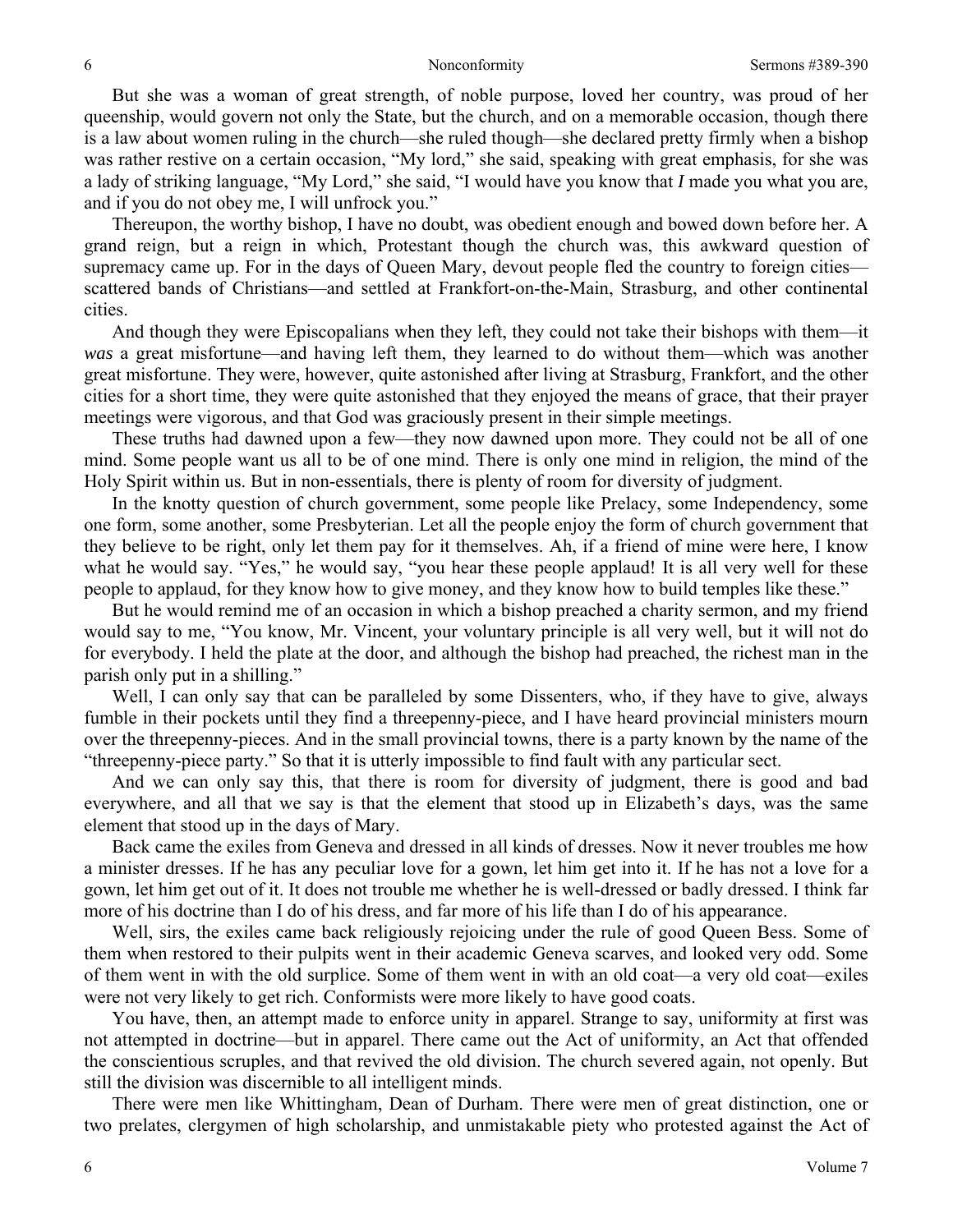uniformity. And inasmuch as they had continued to carry out the freedom they had acquired in the foreign states, there came out Her Majesty's orders prescribing how the clergy should dress, and thus description was quaint enough.

It described their gospellers, their hoods, and their copes, and the long gowns and short gowns, and their tippets of sarcenet. And the country divided on a strong controversy that was called in those days, the gown and surplice question.

One of the clergymen, the Dean of Durham, was cited for refusing to wear what he rudely called "the priest's rags." But you must forgive these men. They lived closely to the fires of Smithfield, and the scent was still in their noses, and therefore, they did not like anything that symbolized the past. They became new men, not defending absolute liberty, but they contended for toleration as opposed to compulsion, but your compulsory party is never satisfied.

When it has the power, it exercises it, and when it has not the power, it does not, and it hopes you will be very grateful for the concession that it makes. The worthy Bishop of London at that time cited the curates of the metropolis before him in Lambeth Palace. There was a great gathering among them. Fox the martyrologist—he was among them.

If you want to bend the little people you should always begin with the strong. For when you have broken the neck of the strong, the weak are easily managed. There was an examination of the curates as to whether they would conform to the queen's orders and sign the queen's declaration concerning dress. Fox was the first one addressed by the bishop's officer.

The venerable preacher stood forward. He drew a Greek Testament from his pocket, held it up and said, "To this I will conform, and to nothing else." And when they reminded him that he would lose all chance of preferment—that is a delicate matter—he said, "Well, I have only a prebend in Salisbury, and if you take that from me, much good may it do you."

In the midst of the excitement a door opened, there was a pedestal on the floor of the palace, and there entered from the door the Rev. Mr. Cole—it is not always that these gentlemen's names are preserved—the Rev. Mr. Cole was dressed in full canonicals, in the thoroughly orthodox way. He was ordered to stand up on this pedestal, and he stood up. The terrified curates—sixty-seven of them looking at him in astonishment. He reminds me of one of those dummies in the front of a tailor's shop, "In this style, for 10s. 6d."

While he was thus standing, the bishop's chancellor stepped forward and said, "You godly ministers of London, the Queen's council's pleasure is, that you strictly keep the unity of apparel, like this godly gentleman that stands here. You who will subscribe write, '*Volo*,' you who will not subscribe, write, '*Nolo*.' Come, come, come, be quick, be quick, not a word, not a word."

Thirty or forty of the curates, to their everlasting honor, buttoned their coats, and walked out though they knew at what expense they did so. Who were the men who walked out? Nonconformists! and we have the authority of the bishops for saying that among them were some of the most godly, pious, and learned ministers of the Church of England, and to the credit of the assembly a very small minority signed the declaration they were requested to sign.

If you read with care, you will observe that in the reign of Queen Elizabeth there is the distinct existence of a Puritan party in the church, more or less Nonconforming, and there is the commencement of separatism, though in a very small degree, in certain districts of England. It is Nonconformity again contending for the purity of the Gospel—for freedom in non-essentials—for that same freedom that was to be fought out with greater zeal in the reign that was to come.

Elizabeth passed away. Her reign was gloriously intellectual. Hers was a court filled by wits, orators, and statesmen, while the great outburst of literary life and beauty attests that the country had sprung up from the lethargy of its old life into the light and beauty of a higher cultivation, a more refined taste, and a nobler scholarship—while in and out of the church the Nonconformist element was growing either consciously or unconsciously in the direction of a broader and more solid liberty.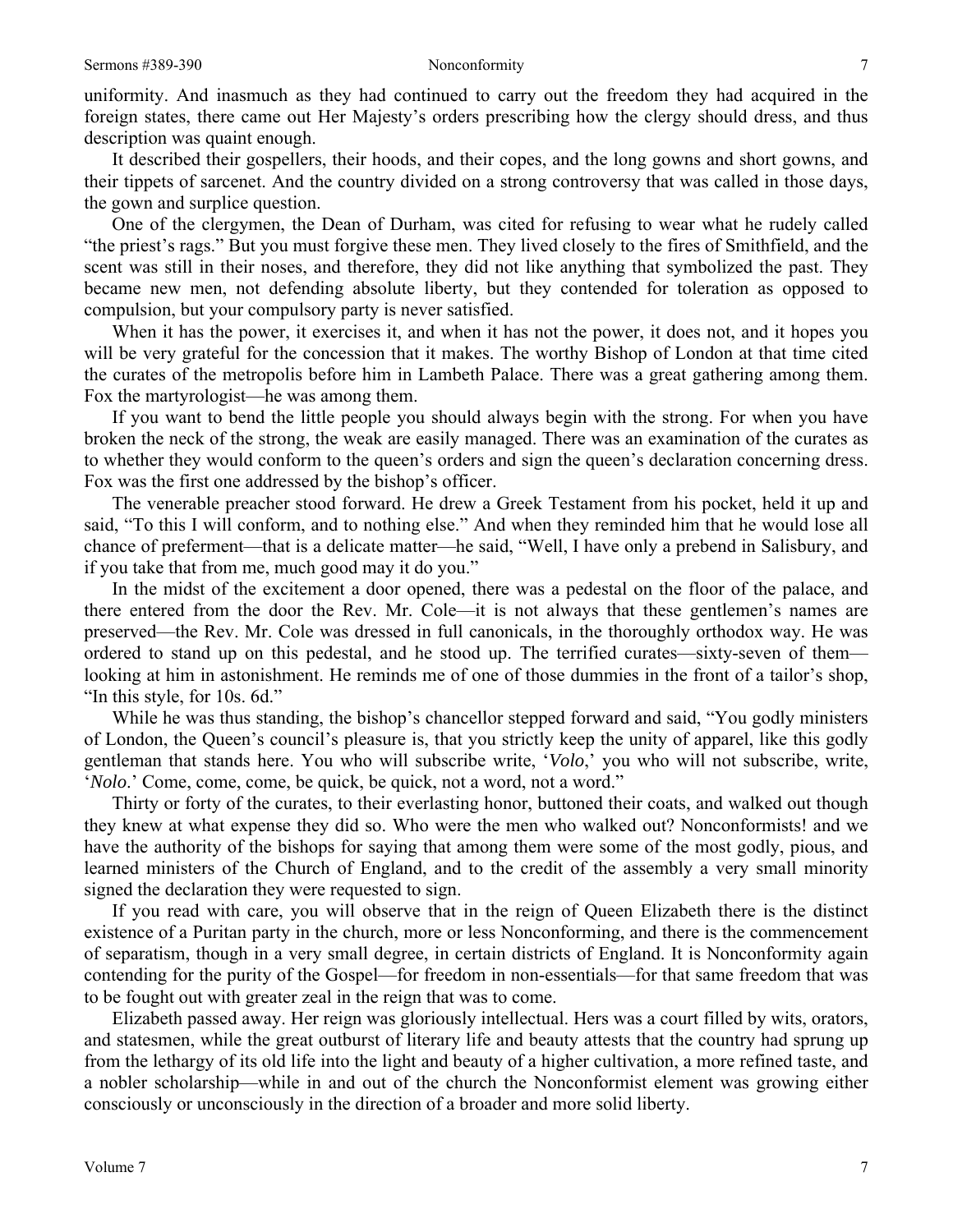We come now to the reign of James I—"Scotch Jamie." James I was a Presbyterian in Scotland, and as he mounted the English throne, public opinion oscillated. The Catholics said, "He will never forgive the men who killed his own mother." Presbyterians said, "He has been so well taught in Scotland that he is sure to incline towards us."

England had grown by that time. The Separatists beyond the walls of the church were forming themselves into Presbyterian congregations. The great leader of Presbyterianism in Elizabeth's days was Cartwright, who had graduated in the University of Cambridge. He was now preceded by Dr. Reynolds, a man eminent for his piety and learning.

There were also, I believe, a few scattered congregations of Baptists and Independents, unimportant in numbers, but earnest in principles. The king was no sooner on the throne than he allied himself heartily with the Prelatic party, because the Nonconformist element, strengthened by the Scotch power, was now confronting the varied despotisms that still continued to disgrace our Protestant faith.

The king invited a conference at Hampton Court. I need not describe it. It is a link in the chain, though, of this Nonconformist history. Several of the prelates were there—Dr. Reynolds and a few Puritans were there. The king brow-beat the Puritans—insulted them—told them that he who sought to introduce a Scotch Presbytery into England was a man not to be tolerated. He turned towards the Puritans, and said, "I'll harrow you out of the land, or I'll do worse."

The reign of James was inaugurated with a strong and oppressive policy, and from this time, assaults were made with remorseless vigor upon Presbyterianism, and upon those who began to propound Independent and Baptist sentiments. It was then that the scholarship of the country began to debate the question of the Constitution, for the English Constitution enjoys this advantage, that all its ancient traditions—those sustained by common law—are all in favor of common right.

And the Puritan party, leaving the Hampton Court Conference, began to say, "How is it that we are constantly subjected to fines, imprisonment, banishment, or death?"—and the answer came to them, "Became you are not faithful as citizens, because you do not understand that you should not mingle up your church government with the policy of the crown, or the policy of the parliament, it is your duty as citizens to see that the laws do not transgress the limits within which they are entitled to act—that the laws of England are intended to protect all men in the honest exercise of their religious opinions."

The scholars, taking this ground on scholarship alone, attracted the attention of the more earnest Christians, and these earnest Christians said, "These scholars speak wisely, for the Scriptures of truth give to us the right to worship God according to the dictates of our own conscience." So that under the current there welled up—partly from the Universities, partly from the Lords and Commons, partly from the Presbyterian and Dissenting Meeting-houses, partly from the Nonconforming body in the church there welled up these grand ideas that the Parliament of England, consisting of Crown, Lords, and Commons, ought not to be an oppressive body, and that every man who was loyal to the crown and obeyed the laws, ought to enjoy perfect liberty with every other man in the kingdom.

It was then that the Court party and the Prelatic party felt their danger, and they struck hands. Prelacy said to the Crown, "Believe in the right divine of bishops," and the Crown said, "I do." And the Crown said to the Prelates, "Believe in the right divine of kings," and the Prelates said, "We do." The unity was struck between them, and now, on the benches of the courtiers, in the colleges of Oxford and Cambridge, and in the printed books of the Prelatic party, the strongest perversions of Scripture took place.

"Will you not be afraid of the power of the king? as by divine law, whatever the king wills must be obeyed." Scholarship said, "The common law knows nothing of divine right. Edward the Confessor, whose old laws are constantly quoted, did not reign by divine right, but by virtue of the common laws and customs of his kingdom."

And then the Puritan leaders, one by one—they did not all see the light at once—lifted up the New Testament and began to confront, on Christian grounds, the maxims of despotism. And I venture to say,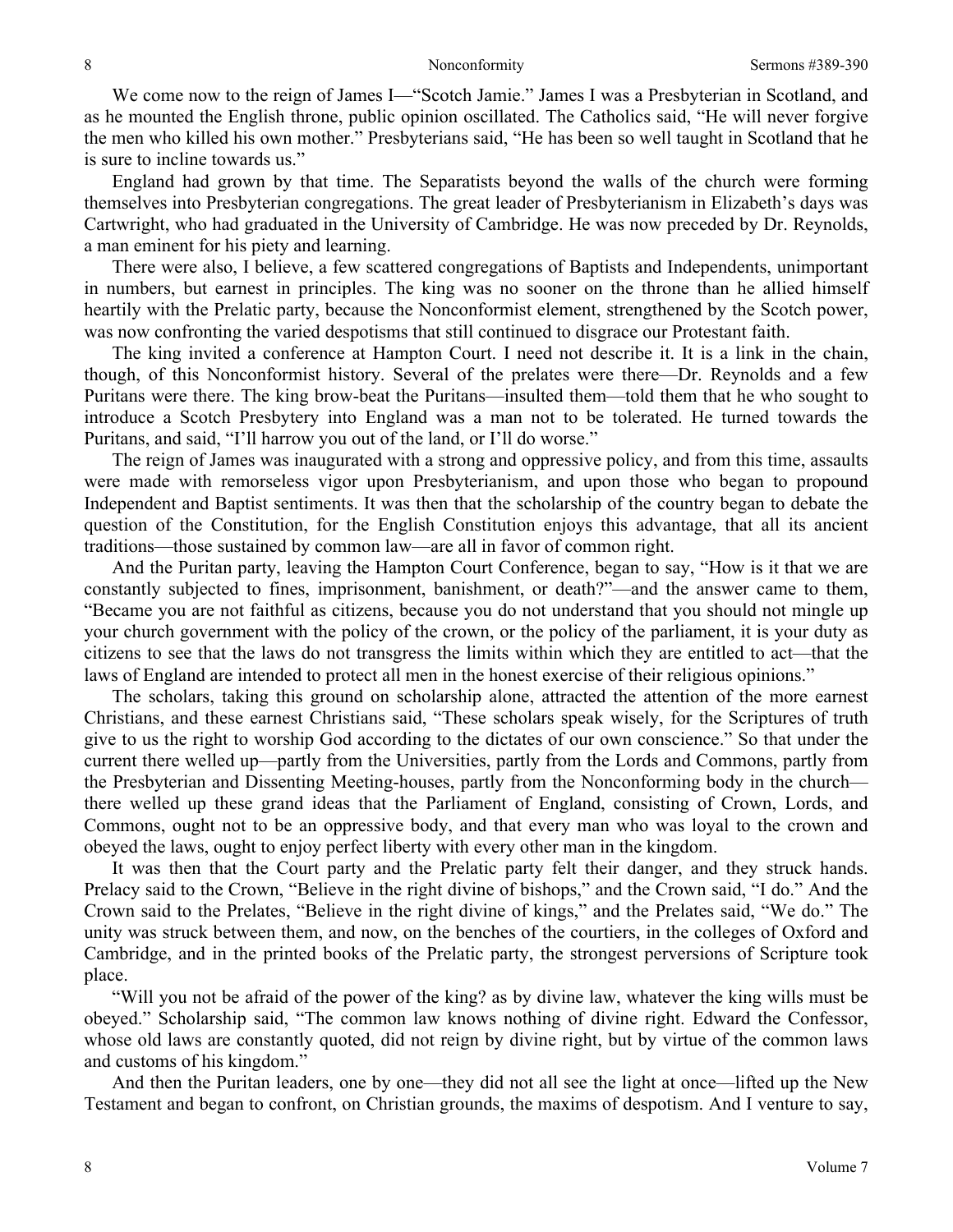They contended that the right divine was in freedom*.* They contended that the king might not oppress the churches. They contended against the maxims of despotism. They contended valiantly though that persecution which drove away hundreds of them to the wilds of Virginia—in that sturdy bond of Pilgrim Fathers who laid the foundation for the better portion of the American Republic.

They contended through the corrupt policy of the court—when the court was a stew, when the king was acting the buffoon, when statesmen were nursing the most atrocious vices—they still contended against despotism. They defied the folly of the *Book of Sports*. They disbelieved in witchcraft which the king believed in. They would neither follow him in his crime, his folly, nor his injustice.

And when James I died, the Nonconformists of England, in spite of persecution and sorrow, were a strong power entering into closer companionship with constitutional principles and with scholarship, preparing to take the grand stand that they took in the reign of Charles I—a stand which proclaimed that despotism in this country is not immortal, and that those who put their trust in God shall never be confounded.

The reign of Charles I consummates the first great political conflict of this Nonconformist history. I have no time to enter into the details of that reign. Suffice it to say that the foolish policy of James was continued. It was still the right Divine of Kings, it was still the audacity of Prelacy, and there arose to confront it scholars like Selden, like Coke, hard-hearted Coke—old Coke upon Lyttleton, one of the keenest lawyers of his age.

There arose to confront it, John Pym, John Hampden. There arose to confront it Sir Harry Vane. There arose to confront it the Presbyterian, and the Baptist, and the Independent leaders, for by this time, the Baptist and Independent churches had multiplied in numbers. And after a long and painful struggle, in which the nation witnessed at times the imprisonment of Christians, the closing of their churches, the levying of taxes contrary to law, the forcible dissolution of parliament, the raising of monies by way of loan—the nation ultimately saw at the beginning of 1629, the dissolution of the Houses of Lords and Commons.

And from 1629 till 1639, the jails were full of the noblest, the most pious and learned of the population. Churches were closed by violence—among them that grand old Bristol church, the Broadmede church, associated with Baptist history. London suffered intensely in that time—noble men stood in the pillory—Bastwick, Leyton, and Burton. Prynne and others, had their ears cut off, their noses slit, their cheeks branded with red-hot letters. Hundreds fled to America.

It was an age of persecution and despotism, until in 1629, the parliament was revived, but dissolved in three weeks. In 1640, it met again as that "Long Parliament," described by Macauley as "the Parliament containing the greatest geniuses for government the world ever saw." The great body of the members were Episcopalians, but they were Nonconforming Episcopalians. They believed in Episcopacy, but they believed that Episcopacy meant the rights of the clergy, and the rights of the laity, as well as the rights of the prelates.

A few Presbyterians were there, and a few Independents and Baptists. Among the independents was that man, defamed for two hundred years, but who nevertheless stands out as the noblest product of his age—Oliver Cromwell—sitting there now for the university town of Cambridge, having formerly represented his native town of Huntingdon. You know the issue.

Prelacy had gone mad, but Prelacy was now to be banished by Episcopalians. Parliament restored the due action of the law, swept out of the law-books the ill-fated decision of the King's Bench against John Hampden, in the case of the ship-money—liberated Pym, Burton, and Bastwick, from their long imprisonment, fined their judges.

And finally when the bishops became more unpopular, and there was a cry against them—the bishops finding they could not get peaceably to their places in the House of Lords—petitioned the king to take care of them. The king said he had enough to do to take care of himself, and that if they had any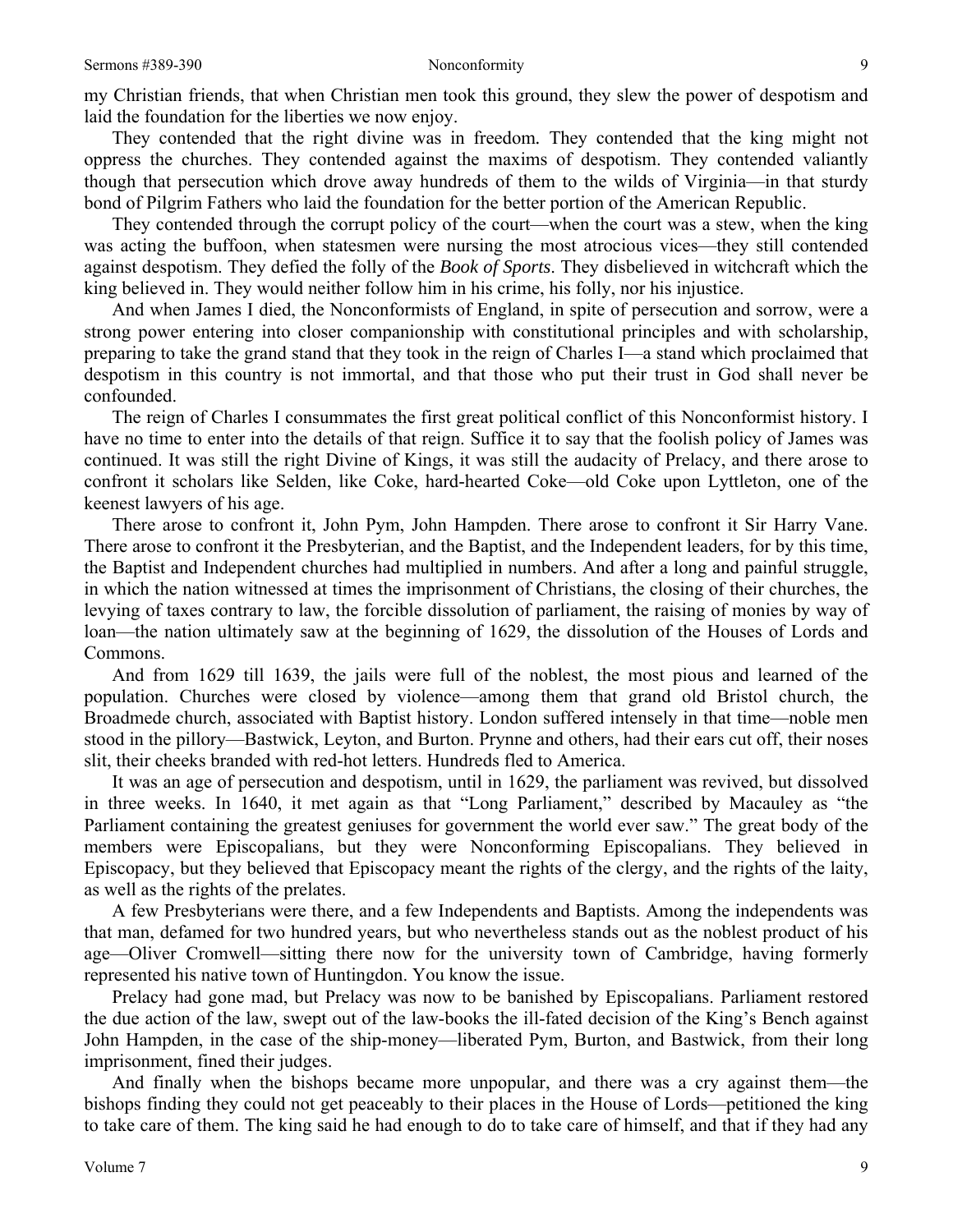grievance to complain of, they had better petition the House of Commons. "For," he said, mournfully, "that is the place where they redress grievances now-a-days."

The bishops petitioned the House of Commons. The Commons were in a polite mood. I question whether there was ever seated within St. Stephen's chapel, a more polite parliament than the parliament then assembled. Parliament voted at once that the bishops had a grievance and that it never should be said that the bishops appealed to the parliament of England in vain, and they further voted that with the view of giving the bishops more time to attend to their spiritual duties, they should be henceforth relieved from the trouble of attending their places in the House of Lords.

This resolution was conveyed in such touching language that I am sure the prelates must have been delighted at the spiritual perception of a worldly House of Commons. For the House of Commons said it had been induced to come to that resolution out of tender concern for the interests of souls. The bishops went their way. It is reported that a few of them were overtaken by a dash of the old Adam as they went forth, and that they turned round and cast a lingering look on the flesh-pots of Egypt.

Still they went forth and you now see the folly of straining a point too far. Never strain a point too far. The prelates had strained a point too far—they cried out, "All or nothing." That is always a dangerous thing for despotism to do. It is the only cry for free men because there can be no compromise on the question of liberty, but if the despot be wise, he will concede from time to time.

And if the Pope of Rome had been wise, he might have lived ten years longer, but the fact of refusing all concession puts him in an awkward position. You know the result—like the king of Naples, who threw a constitution out of the window when he was about to run away—the Pope is now too late.

In this country on the back of this event, the king made the miserable attempt to seize the five members of the Lower House, and it was then that the nation roused itself to advance upon the civil wars.

I have no time to sketch them except to say that the civil wars were sustained with great courage on both sides, and history attests—Macaulay tells you, and all the modern writers, that the party that saved the cause of the parliament was the godly party, the Nonconforming party. Headed by my lord of Essex, the parliamentary armies in Cornwall, Somerset, and Devon were beaten.

But what beat the king? the Iron-side regiments, and the regiments of the lovely companies under Cromwell—the Baptist, Independents, Presbyterian, and Low Church brethren. The men of godly energy were roused to action by this magnificent soldier, and at length in the face of the ruffles and flowers, and dash and gallantry of the royalists, the proud cavalier army is destroyed amidst the thunder of artillery and the rattling of musketry, and the flashing of steel on the deathless fields of Naseby and Marston Moor. The Revolution was not the work of Dissenters, but the work of despotism. The liberal party never makes revolutions. Despotism makes revolutions by its infatuated resistance to what is right.

The conservative Nonconformist element survives the death of the king, enters into conflict to prop up the irregular government, and under the brief but brilliant reign of Cromwell, the Gospel was preached with fervor from one end of England to the other. And though Cromwell did not thoroughly understand religious freedom, that is to say, he had not grown to understand that there should be no interference on the part of the State with religion, yet in the main he never interfered except to put down conspiracy.

It was the age in which Chillingworth was promulgating his Episcopalian aphorism—"The Bible and the Bible alone is the religion of Protestants." It was the age of Owen, and Howe, and Baxter, the immortal author of *The Saint's Everlasting Rest*. It was the age of John Bunyan, the greatest of our allegorists. An age in which the learning and piety of the people broke out with force.

But unhappily there were divisions in the Nonconformist camp. There was a party that wanted to set up the Presbytery, and this party was a powerful party. It was confronted by the Baptists and Independents, and of course by Episcopalians, and by that great intellectual exponent of Nonconformity, that illustrious scholar, whose life is at once the glory of our own country and the astonishment of the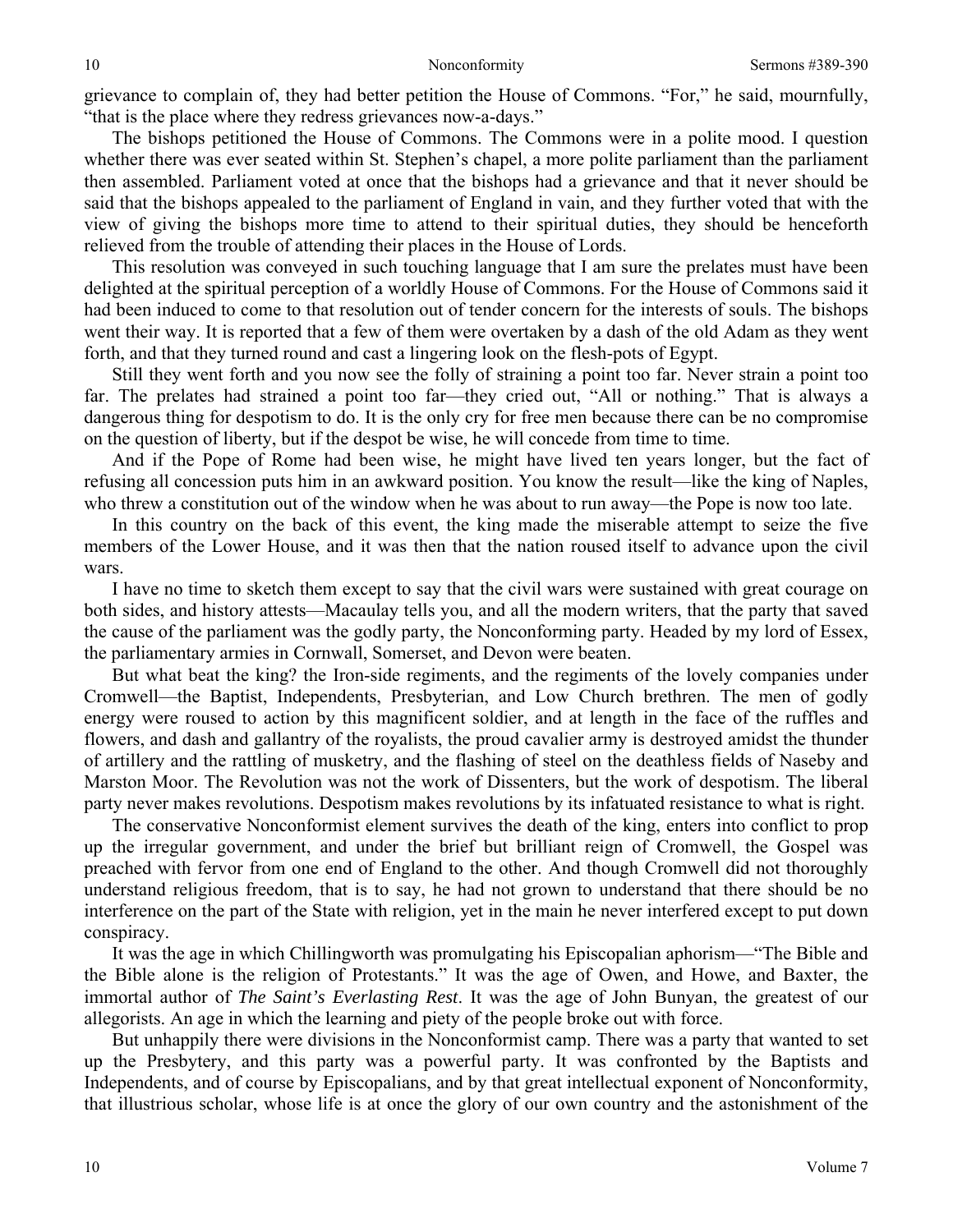world—John Milton—the noblest defender of unlicensed printing and unlicensed preaching, and the noblest defender of absolute civil and religious freedom who ever trod the soil England.

The commonwealth fell because it rested too much on the prowess of Cromwell. It fell through the ignorance, and the divisions, and corruptions of the people. It fell through the dissatisfied intrigues of Republicans and Presbyterians. The nation went back to her old constitution, for England is not a revolutionary country. Her tendencies, though progressive and liberal, are always conservative in the best sense.

The nation, torn by faction, and fatigued by storms, recalled the son of the late king. He came in on his declaration of *Breda*, a declaration in which he promised that none should suffer on account of conscience, and that none should be disturbed for their conduct towards his late father. It was a full and complete amnesty, with the exception of the persons of the regicides.

Now, the Presbyterian party thought that by a little conformity things might be managed. Even the noble Mr. Owen, and one or two others, thought that a partial conformity would be the best thing. But no sooner was Charles II upon the throne, than in the face of the declaration of *Breda*, on Tower-hill, and at Charing-cross, a holy band of men—though branded with the name of regicide—devout men went to the block one after another.

There was that Colonel Harrison, of whose execution there is a record kept in Bristol, written by a Mr. James, which is deposited in the library of the Baptist College. It is dated, "London—That dismal, bloody, and never-to-be-forgotten  $13<sup>th</sup>$  of the  $8<sup>th</sup>$  month, 1660. This sad day has the enemy prevailed to shed the blood of the innocent according to the cursed sentence of this accursed generation, for dear Harrison was about eight this morning brought out of Newgate, drawn on a sledge to Charing-cross, where by ten they had hanged and quartered him.

He went out with as cheerful a countenance as ever I saw him, and held out so to the end. His speech was very short, but very heavenly, encouraging still to own the cause of Christ which, he said, Christ would revive. He said they did not know what they did, that he was fully assured of the love of the Lord, and that the Lord would in due time own and justify him in that for which he was condemned."

Carew, ancestor of the present Carew, of Cornwall, perished in the same way, and while the executioner was cutting up the body of Mr. Carew, someone pressed Hugh Peters, the famous chaplain to the Parliamentary army, and the executioner rubbed his bloody hands against Hugh Peter's face, and said to him, "How do you like this, then, Mr. Peters?" for his turn for execution came next.

Peters looked at him, and said, "I bless the Lord I am not dismayed. You may do your worst." He knelt down and prayed, and hoped that those who were present would not despise the truths of the kingdom because he was called to suffer for them. "What we did," he said, "was under a government *de facto.* We did it in the interest of the church, and for the liberties of the people, and if the like circumstances occurred, and we were spared, we would do it again."

And then exclaiming with fervor, "Lord Jesus, help me! Lord Jesus receive my spirit," he laid his head on the block. "And so," said a dear friend who accompanied him to the ladder, "the soul of our saintly brother was wafted to heaven."

Sir Harry Vane was beheaded at Tower Hill in the same year, although he had protested against the execution of King Charles. Before he laid his head on the block, he said, "One moment and I have done," and when he had prayed fervently, he said, "Men and brethren, this case will have a resurrection, it can never die." And then laying his head down, he became one of the martyrs for our Nonconforming faith and for the liberties of the people.

John Milton went into private life, leaning on the arm of Elwood the Quaker. After having discharged his duties as Latin secretary to the parliament of Cromwell with incomparable brilliance, to quote the language of Macaulay, "He retired from the obscenity of that obscene age to revel in a scene so lovely, in a language so sublime, that it might not have misbecome those ethereal virtues which he saw with that inner eye, which no calamity could darken, throwing their crowns upon the pavement of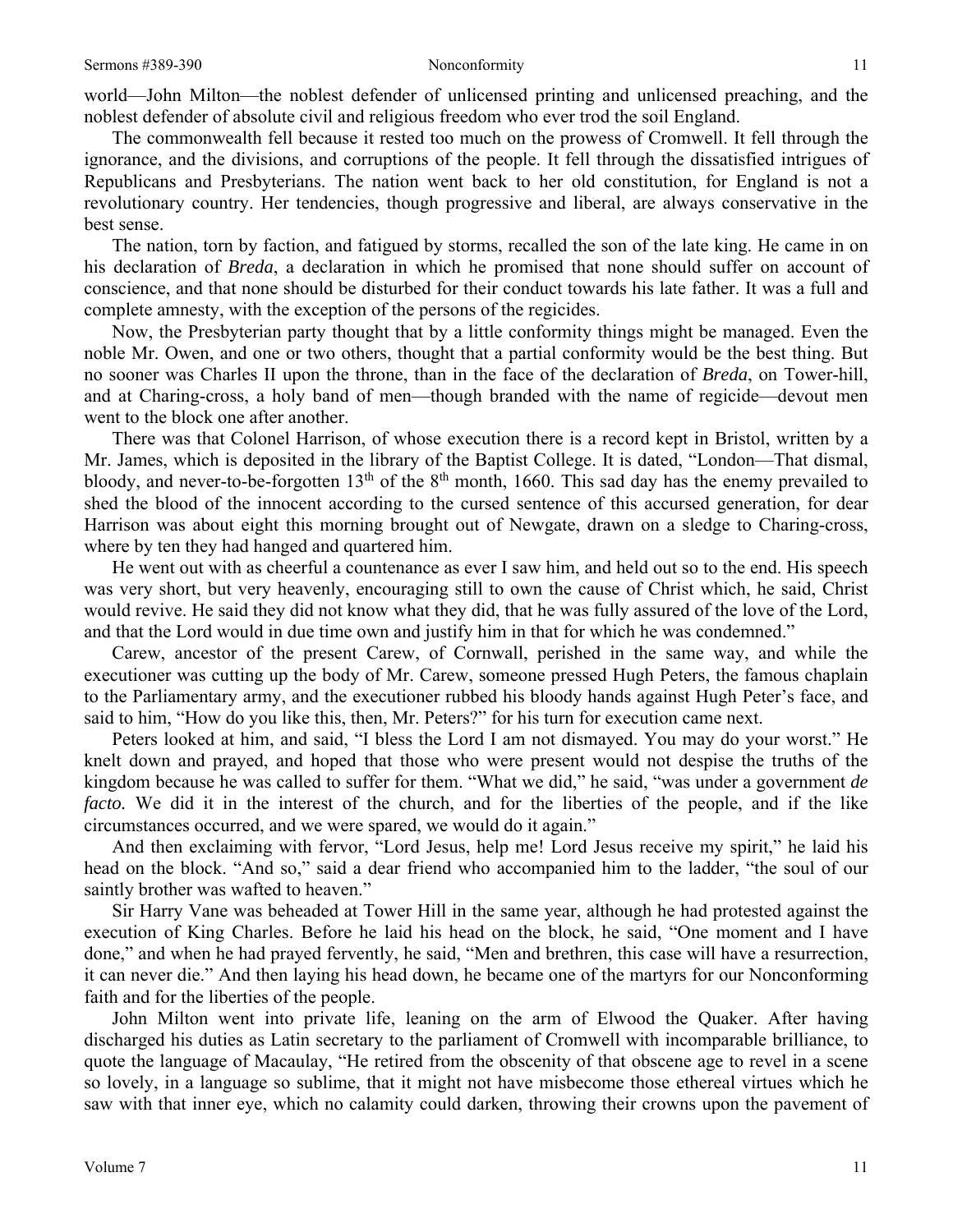jasper and of gold." He retired into comparative quietude to revel in the gorgeous creations of *Paradise Lost and Regained*.

The year 1662 arrived. The king and court became recreant to their promises, and soon proved to the Presbyterians their folly in trusting this wicked and weak king. A parliament more royalist than the court elected under the maddening influence of reaction, passed the famous Act of Uniformity, that Act of Uniformity that was to winnow the church and test its spirit—that was to raise up once more in the bosom of the Church of England, a cloud of witnesses—Nonconformists still.

Many of the Baptist and Independent churches were closed. The insurrection of the fifth monarchy men in London had led to a general attack on the Independent and Baptist meeting-houses, which were closed in all directions. Then the Act of Uniformity demanded implicit conformity, and on that grand day, the anniversary of the awful massacre of St. Bartholomew, that day afterwards called by Englishmen, "the black Bartholomew's day"—on that grand day when the Act of Uniformity was enforced, two thousand ministers walked out of the Church of England, and abandoned all their preferments, unfurling the old flag of English Nonconformity.

Again you see it is the Nonconforming element. But there is something more. Cromwell's army of fifty thousand men was dissolved by Charles, but by dissolving the army, they sent what they call firebrands throughout the country, tied to the foxes' tails—firebrands that set the nation on fire.

These men went into the villages and settled down. The villagers affected fear of them at first. There were very few invitations to breakfast, very few invitations to tea, but by and by, somehow or other, these old soldiers prospered in worldly matters, attended to their business, had family's prayers at home, would pray on alone if they could not pray openly, and were never to be put down.

At length the villagers and the townspeople used to nudge one another if they saw one holier than another, "Is not that one of old Nol's soldiers?" There was not a conspiracy against Charles's tyranny that these fellows did not pull the strings. If they saw a spark, they would blow it, and if they could not get a flame, it was not for want of will, but lack of wind. They did their best, and struggled hard in all the conflicts of Charles's reign—and a reign it was of intolerable suffering.

There are many statements concerning Nonconformists. You will find a petition from George Fox in which he tells you that on one occasion three thousand and sixty-eight Quakers were imprisoned. Another statement places the number at four thousand two hundred. Five hundred were placed in jail in and round London. In Cheshire sixty-eight were confined in one room, and many died in prison. John Bunyan went to jail, dissenting ministers in all directions went to jail.

Then came in 1664, the Test and Corporation Acts, excluding as they did all Dissenters from all places of office and preferment. These were followed by the Five Mile Act, that levied fines and imprisonment upon any who came within five miles of the town where they had formerly held a living and preached the Gospel.

Dissenters in chains, upwards of ten or twelve millions of money levied in fines from the commencement of Charles II's reign to the close of the reign of James II, suffering and imprisonment. Sixty thousand Dissenters passing through the jails, many dying in prison, repeated conspiracies executions of great and honorable men—but still, still the element of Nonconformity held on, and you come to the death of Charles II, and the brief reign of James II.

It is the old story again. The attempt of the Nonconformists to aid Monmouth, constant endeavors to struggle for a higher, civil, and religious liberty, until the king, becoming Papist, endeavored to tamper with the Dissenters, under the plea that he would grant liberty of conscience. Several attempts were made to seduce the Dissenters, but the Dissenters understood what it meant, and though they had been martyred, had suffered imprisonment, and had really been driven to madness by oppression, in 1688, when the Church of England recovered her senses, and found what a faithless power the Stuart power was, Nonconformity shook hands with Episcopacy, and the great power confronted despotism once more, and the throne of James II was shaken down, and William, Prince of Orange, amid the plaudits of Nonconformists, was crowned King of England.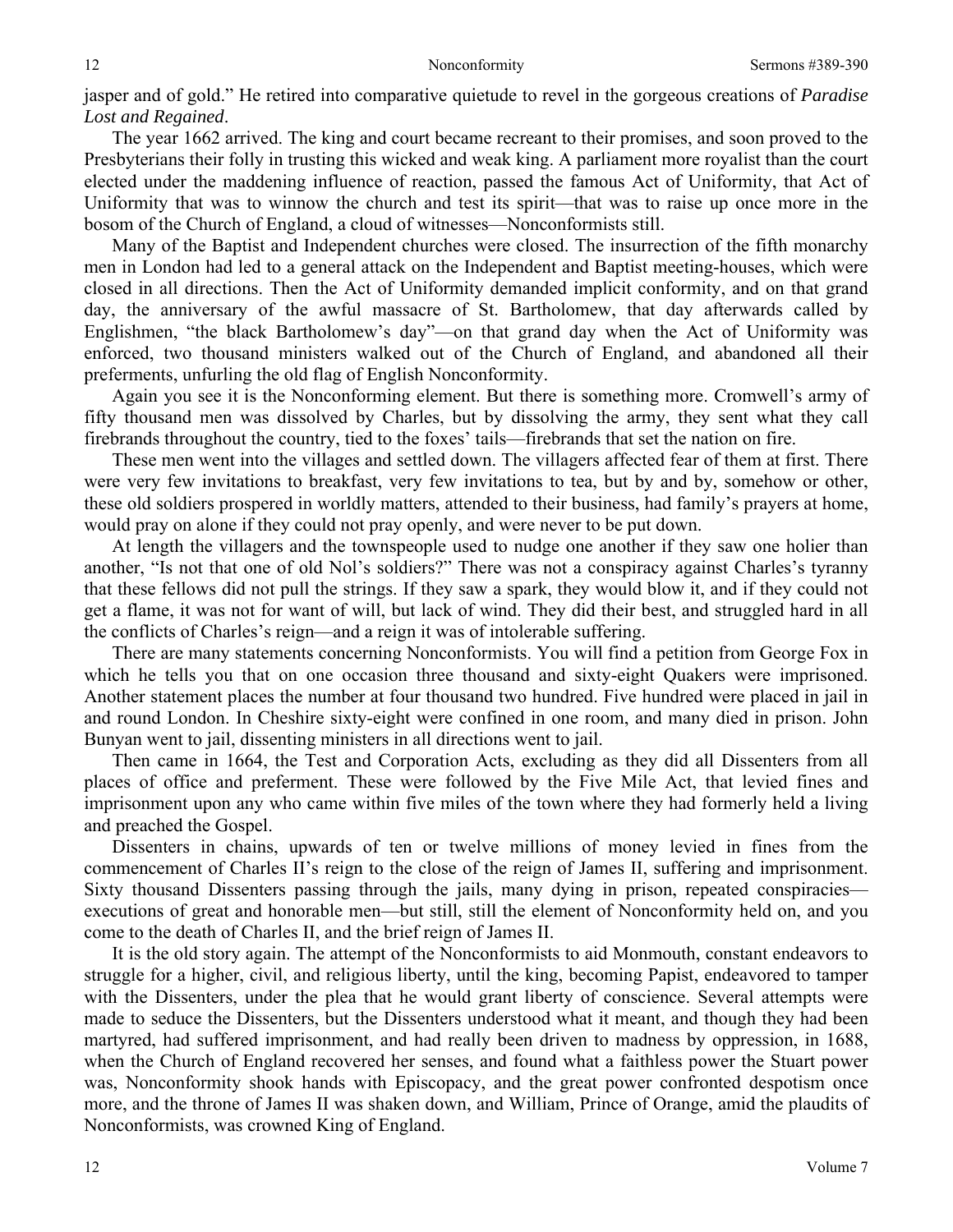And this "glorious revolution" is another glory that crowns the Nonconformist cause. Scarcely, however, is James II driven away, than the old conformist and oppressive party revive their ancient tactics. The nonjuring clergy, the corrupt high-church people, began to conspire against the king's throne.

They held secret relations with the exiled family. The party that sustained the king was the lowchurch party, the Presbyterians, and the Dissenters. And there arose a great writer, who may fairly be called the William Cobbett of his time—I mean Daniel Defoe, of Nonconformist notoriety—whose vigorous pen eloquently defended the throne of King William.

Nonconformity was the right arm of this revolution. There was no power in the country as ready for this great change as the Nonconforming power. William passes away. Queen Anne came. She had a dash of the Stuart blood in her, whereupon you have the old persecution. It always breaks out like the small-pox, whenever you come into the presence of a Stuart.

There were the old attempts to fine the Dissenters, and when this did not do, to bribe them by the *regium donum*, introduced by a well-known statesman who said, "If you cannot put them down by force, put them down by sugarplums," and I am inclined to believe that the second policy is more fatal than the first.

The churches now declined in religious life, and a cloud of irreligion and sensualism darkened the land, when again the Nonconformist element broke forth anew in the church. For the Church of England has never been without a people owning God, a people understanding that Episcopacy is a secondary matter, their tests may be Episcopal, but their principles are Christian.

They uphold Episcopacy if it does not interfere with them, but allow me to say that, if Episcopacy had been as wise and liberal at the middle of the last century as it is now, there would have been fewer Nonconformists than we have now in the country.

There arose in the Church of England a body of earnest men. One of them was John Wesley, whose name we can never forget. Another, George Whitefield—holy and earnest expounders of evangelical sentiments. At first they labored in the Church, until persecution drove them forth to preach in fields and in public halls.

It was complained by some of the lazy clergy, that Mr. Wesley did a great deal of mischief, for his sermons were so long that people got to like long sermons—and those who had bought a preferment on the condition that the sermons were to be short, complained that they had been cheated out of their property, and that a man that set such a bad example ought to be interfered with.

Thanks be to God they had the courage to grow, and they grew in grace and in wisdom. Wesley and Whitefield blew the trumpet-notes of a new reformation. In 1717, when the Pretender was marching to recover the throne, the Nonconformists opposed him, and in 1745, when the Pretender was more likely to be successful, Wesley and Whitefield had awakened the country, and amongst the first people to take up arms against the Pretender were the Nonconforming people.

Well, sirs, from this time, what do you see? A growth in Nonconformity, dissent growing in evangelical life and power, the growth of dissent, and the growth of liberty. You have seen the nation leap on, till in 1825 or 1826, the Test and Corporation Act, and the other abominable laws that excluded Dissenters from power were repealed, partly through the influence of Lord John Russell.

Down they went. The Catholic Emancipation came and other great changes that disturbed the old balance of power. Then sirs, came a greater spirit of evangelization. Bible Societies were formed in which the Dissenters played a leading part, second to none in their benevolence, and activity. You have seen missionary societies formed to grasp the distant nations of the earth, in which each of the Nonconforming bodies have played an honorable and pious part.

You have seen popular schools founded for the education of the poor, and when Bell and Lancaster first propounded their scheme of popular teaching, they would have been put down if they had not been sustained by the Nonconformists of England. You have seen the Nonconformists upholding a spiritual propaganda, defending liberty, opposing the right divine of kings, and taking the lead in defending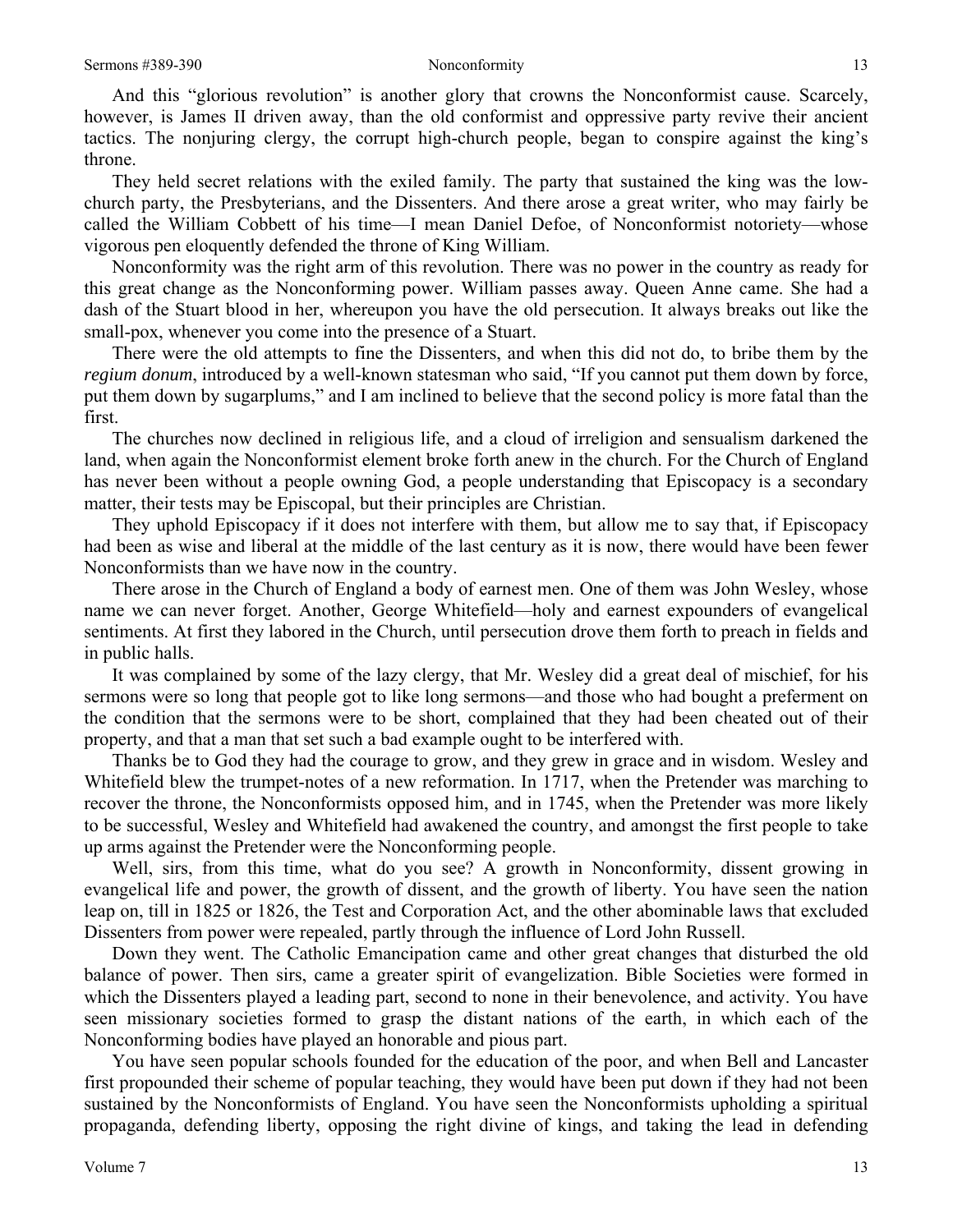constitutional liberty. Nonconformists have extended, by their free, voluntary agency, the power of evangelizing the people of this country. They have built hundreds of meeting-houses without asking the State to grant them a farthing of money, and they have raised them by their own voluntary contributions.

And I have no doubt, that when Sir Samuel Morton Peto, or some other member shall call attention to this magnificent temple when the debate on church rates shall be renewed, there will not be wanting those who will be inclined to say that you have set a bad example—for you only reflect upon the laziness of other people—and it is an improper thing to do this.

It is not fair that you should show that you can build temples and maintain them. It is an unkind cut at other people which benevolent people would never have done. There stands the fact. You have popularized schools, and I do not hesitate to say that conformity has resisted every reform until it was obtained by Nonconformity—and then it has followed in the wake.

Every reform it has opposed. It prophesied evil of education. It said first it would lead to sedition, atheism, and deism. And then, when it saw that we as Nonconformists were educating the children, it set up schools itself, and followed in the same direction. It declared that the voluntary principle was wrong, and yet during the past fifty years, it has built, I rejoice to say, two thousand Episcopal churches by the voluntary principle.

It drove out Wesley and Whitefield from the Church because they preached in unconsecrated places, and now, thanks in part to the exertions of my worthy friend, Mr. Spurgeon, they have not only thrown open—and I give him the credit of battering the doors—they have not only thrown open St. Paul's Cathedral, and Westminster Abbey, but you see clergymen preaching in public halls, and theatres, in imitation of Nonconformists. The Church of England cannot live without Nonconformity. Nonconformity has conquered her and she must imitate Nonconformity.

Friends, do I say this rudely? No, I say it gratefully, in the presence of my Maker, that we have been proved to be right by experience. Every step made by our opponents is in our direction, and never against us, never! From the very attempt made to compromise church rates, you see this illustrated compromise! To think of a supreme body compromising at all! This is the day of compromise!

"What will you take, gentlemen?—you are victorious—what will you take?" Nothing but liberty, absolute liberty. What! yield now?—now that the Almighty goodness has brought us to be exemplars of the spiritual power of the church? What! yield now—when we tread in the feet of saints and martyrs—in their blood-bedabbled footsteps—carrying over their graves the banner of the good old cause?

No, we will raise more loudly our prayers, more loudly our sermons—we will ring out the great fact that there shall be no power supreme in this country but LIBERTY—freedom for all sects and for all denominations.

Oh! my lords and gentlemen, you excite the smiles of children when you speak as though you had the power to confirm church rates, and you awaken the pity of men when you bewail the fact that Nonconformists claim equality with the Church of England, not in emoluments and titles, but in a common liberty.

You must yield, my lords and gentlemen, as you have yielded before. God has taken away every other power out of your hands. You can only now decide whether you will yield gracefully, generously, and justly—or whether you will sink moodily beneath the rising tide.

Remember, ours is the age in which the temporal power of Papacy is washed from its moorings. Europe rises beyond its priestly and absolute rule. The young kingdom of Italy is shaking off the power of the Papacy, marching under the leadership of Garibaldi. England is covered with chapels and schools. Half the Church of England is consciously or unconsciously Nonconformist.

Remember, my lords and gentlemen, that we are your fellow citizens, in loyalty to the throne, in obedience to all laws that governments have authority to enforce—for we draw the line—we know that we are commanded by our Divine Master to "render unto Caesar the things that are Caesar's, and unto God the things that are God's."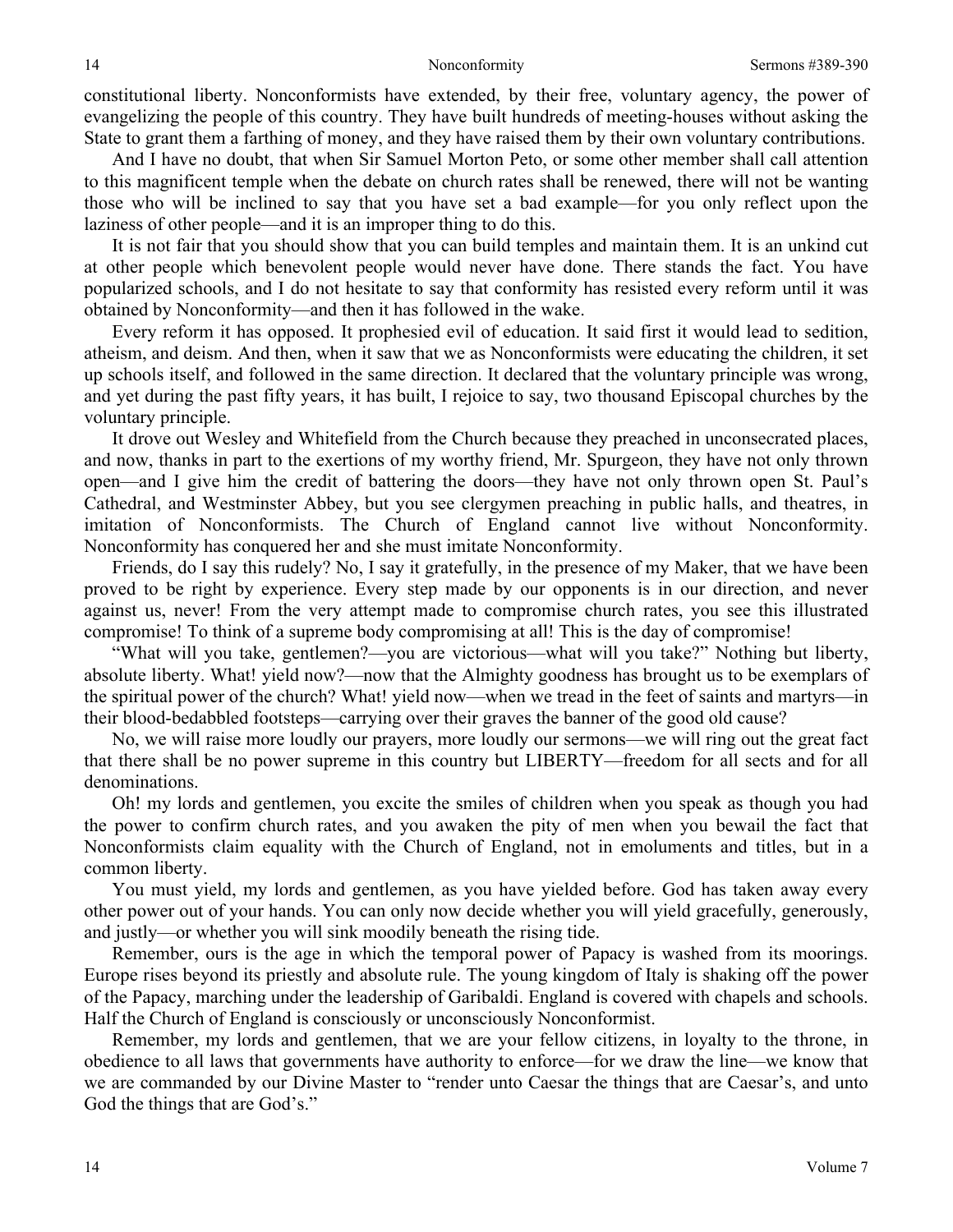Yes, my lords and gentlemen, we are your fellow citizens. In contributions to the State, the Nonconformists are surpassed by none. In voluntary activities, gifts to hospitals, missionary societies, Bible societies, reformatory institutions, ragged-schools, day-schools, Sunday schools, they gratefully challenge you to investigation and comparison.

Their men and women are to be found leading or aiding every useful enterprise. They have popularized preaching in unconsecrated places. They have reared altars of faith and prayer in fields, streets, cottages, barns, halls, and theatres. And you, my lords and gentlemen, will not be disposed to deny that their untiring devotion abolished negro-slavery—rendered the penal code more humane ameliorated prison discipline—stimulated temperance and education—aided in the passing of the Reform Bill, and were the foremost leaders, and largest subscribers in the great movement for the Repeal of the Corn Laws.

You fear, my lords and gentlemen, that England would cease to be Christian if one sect ceased to be legally patronized! Oh! you fear this in the light of Nonconformist history! Fling, I beseech you, this dishonorable fear away! In the name of that kingdom which is not made with hands, fling this un-Christian fear away!

Help, rather, to free the Church from injustice and the citizens from wrong. Help to proclaim the era of religious equality and freedom, and the Church shall put on a new life, and enter into evangelical rivalry with all other sects. If she loses in wealth, she shall gain in power. If she declines in earthly splendor, she shall grow in heavenly beauty, and in the vigor of her spiritual manifestations.

A great writer and brilliant historian, whose memory we all revere, and whose polite and cultivated mind won the admiration of the world, has thus eloquently expressed himself—"The ark of God was never taken till surrounded by the arms of earthly defenders. In captivity its sanctity was sufficient to preserve it from insult, and to lay the hostile fiend prostrate on the threshold of his own temple.

The real security of Christianity is to be found in its benevolent morality, in its exact adaptation to the human heart, in the facility with which it accommodates itself to every capacity of the human intelligence, in the consolation which it bears to the house of mourning, in the light with which it brightens the mystery of the grave.

"To such a system it can bring no addition of dignity or power that it is part and parcel of the common law. It is not now left for the first time to rely upon the force of its own evidence and the attractions of its own beauty. Its sublime theology vanquished the Grecian schools in the fair conflict of reason with reason. The wisest and bravest of the Caesars found their arms unavailing when opposed to the weapons that were not carnal and to the kingdom that was not of this world.

"The victory which Porphyry and Diocletan failed to obtain is not reserved to all appearance for any in this age who direct their attacks against the last restraint of the powerful and the last hope of the wretched. The entire history of Christianity shows, that those we thrust temporal power upon, treat her as their prototypes treated her author.

"They bow the knee and spit upon her. They cry 'Hail!' and smite her on the cheek. They place a spectre in her hand, but it is a fragile reed. They crown her, but it is with thorns. They cover with purple the wounds their own hands have inflicted, and inscribe magnificent titles over the cross on which they have placed her to perish in ignominy and chains."

Such was the language of the noble Lord Macaulay and such, my lords and gentlemen, is the faith of Nonconformists.

What more need I say? This history tells its own story! Rouse yourselves. Reverence your grand traditions. Be faithful! Bow your knee and bend yourselves in adoration before the throne of the Almighty goodness. Bear about you the marks of this ancient glory. Never sully your ancient principles. March on, knowing that until the last vestige of ecclesiastical wrong is dead, until liberty is enjoyed by all states, that you have a glorious work to do, and God shall bless you, and sanctify and make you a blessing, until the fullness of all nations shall come, and the Spirit of the Lord is poured forth in